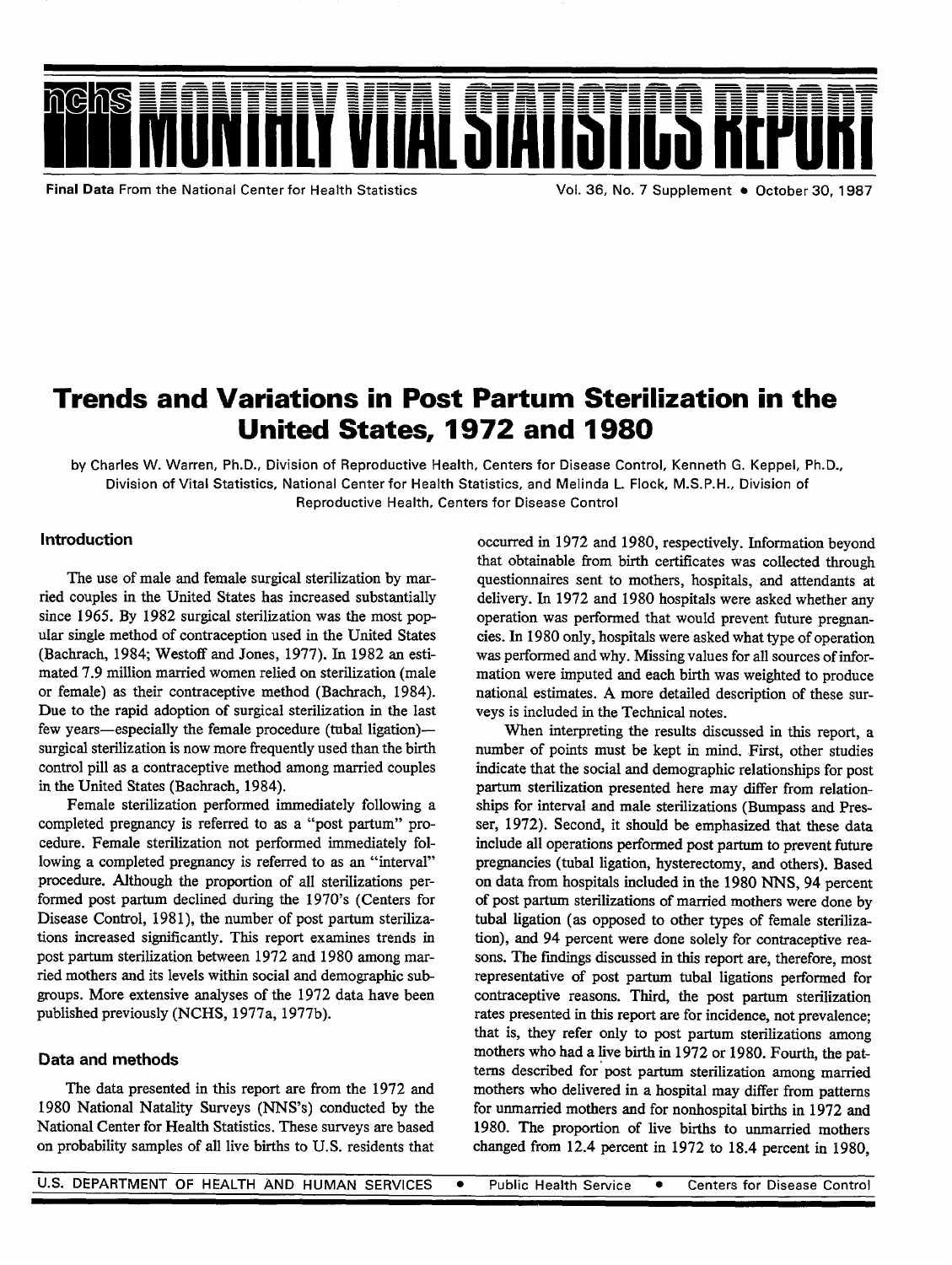while the proportion of hospital live births changed from 99.2 percent in 1972 to 99.0 percent in 1980.

#### **Incidence of post partum sterilization**

The estimated number of married mothers in the United States who were sterilized following a hospital delivery of a live birth increased from 220,000 in 1972 to 330,000 in 1980. The percent of married mothers sterilized post partum increased from 7.8 percent in 1972 to 11.3 percent in 1980 (figure 1), a relative increase of 45 percent. The increase in the percent of married mothers sterilized post partum was greater for black than for white mothers. The percent of married black mothers who were sterilized nearly doubled from 9.8 percent in 1972 to 19.2 percent in 1980, a relative increase of 96 percent. Among married white mothers, the percent sterilized increased from 7.7 to 10.5 percent over the same period, a relative increase of 36 percent. In 1972 the difference in the percent sterilized between white and black married mothers was not statistically significant. In 1980, however, the difference was statistically significant.

Between 1972 and 1980, the percent of married mothers sterilized post partum increased in each of the four regions of the United States (figure 2). In 1972 there were no significant differences among the regions. In 1980, however, the South had the highest percent of married mothers sterilized post partum. The South also had the greatest percent increase in post partum sterilization between 1972 and 1980. During this period the percent of married mothers sterilized post partum increased by 26–36 percent in the other regions compared with 69 percent in the South.

In 1980 the percent of married white mothers sterilized in the South was also higher than the percent in the other regions (table 1). Between 1972 and 1980, the percent of married



**Figure 2.** Percent of married mothers sterilized following hospital delivery by region of residence: United States, 1972 and 1980 National Natality Surveys

white mothers sterilized in the South increased by 59 percent. The percent of married black mothers sterilized in the South more than doubled, from 9.2 percent in 1972 to 19.6 percent in 1980.

Because most post partum sterilizations are performed for contraception, differences in percents of mothers sterilized ae cording to the mother's age would be expected. In 1972 the percent of mothers sterilized increased for each successive age group (figure 3). In 1980 the positive association between age



Figure 1. Percent of merried mothers sterilized following hospital delivery by race of mother: United States, 1972 and 1980 National Natelity Surveys



Figure 3. Percent of married mothers sterilized following hospital delivery by age: United States, 1972 and 1980 National Natality **Surveys**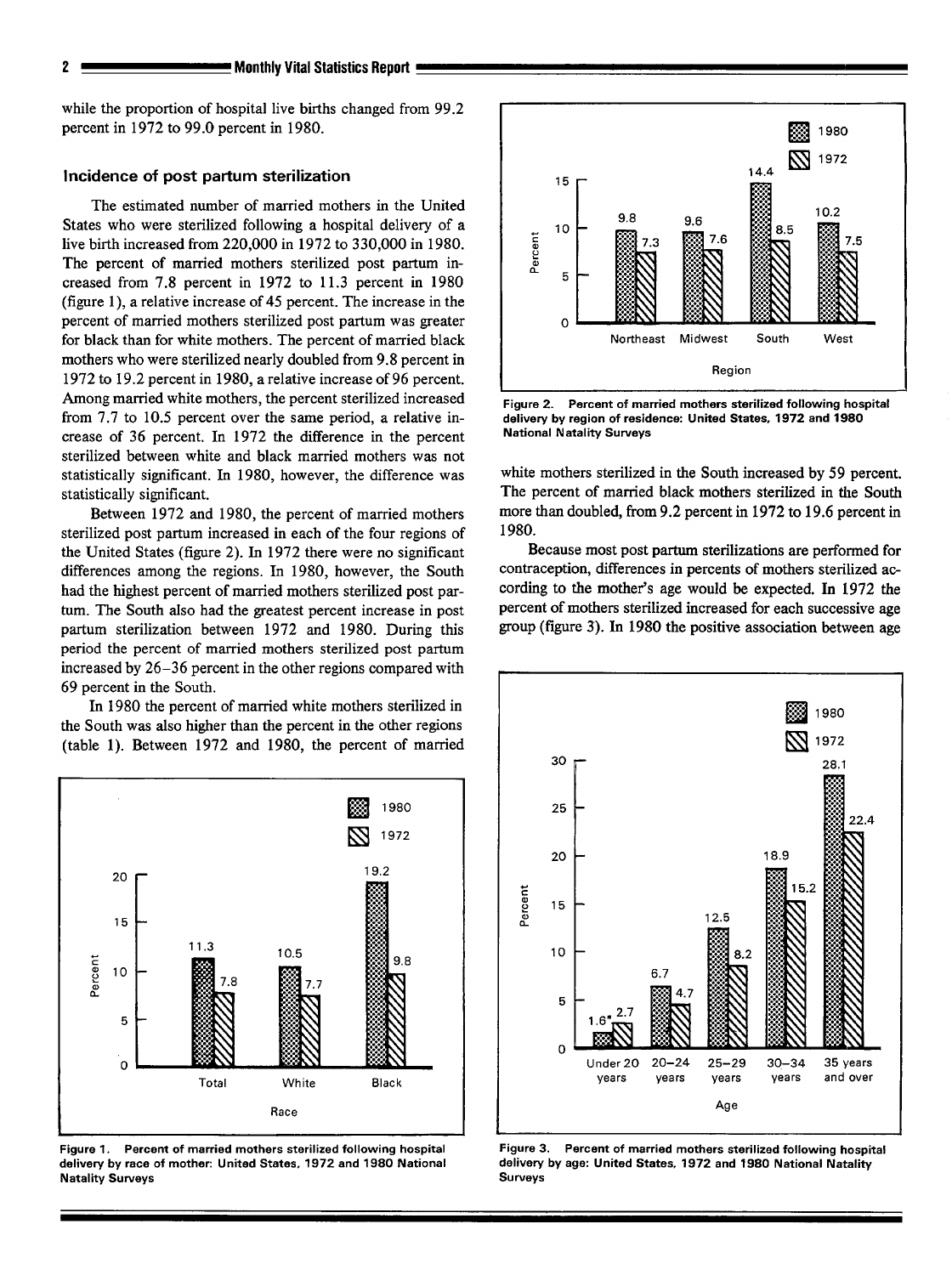and the percent of mothers sterilized was again evident: Among mothers 20 years and over, the percent sterilized increased for each successive age group. Between 1972 and 1980, the percent sterilized increased among married mothers in the age groups from 20 to 34 years of age. In 1980 there were not enough married teenagers sterilized to obtain a reliable estimate, and the apparent increase among mothers 35 years and over was not statistically significant.

The same patterns are evident among married white mothers (table 1). The percent sterilized tended to increase with age and over time within age groups, but not all of the differences were statistically significant. Although the percents for married black mothers are based on relatively few cases, the same patterns are evident.

The number of prior live births also influences decisions about sterilization. In 1972 the percent of mothers sterilized increased with each additional birth, from 1.9 percent for mothers having their frst child to 19.3 percent for mothers having at least a fourth child (figure 4). A similar pattern was found in 1980, when the percent of mothers sterilized increased with each additional birth, from 1.0 percent for mothers having their first child to 26.1 percent for mothers having their third child. In 1980 there was no statistically significant difference in the percent sterilized post partum between mothers with three children and those with four or more children.

Between 1972 and 1980, the percent of married mothers sterilized after their first live birth declined from 1.9 to 1.0 percent. At each of the other birth orders, the percent of mothers

sterilized increased between 1972 and 1980. Among mothers having their second live birth, the percent sterilized increased by 123 percent, substantially more than the increase for the other live-birth orders. This may be evidence of an increasing desire for a two-child family. These differentials and trends are generally evident for both white and black women.

The percents of married mothers sterilized post partum by live-birth order and age are shown in table 2. The percents for mothers having their first live birth are unreliable because post partum sterilization is relatively rare among mothers under 30 years of age and because first births are relatively rare among mothers 30 years and over. Among mothers having a second live birth, the percent of post partum sterilizations more than doubled between 1972 and 1980 for mothers in the 20-24 and 25–29 year age groups. Among mothers having a third or higher order live birth, increases in the percents sterilized were evident for mothers 20 years and over, but these increases were not as great as for those mothers having a second live birth.

There was also an association between the wantedness status of a pregnancy and the percent of mothers sterilized (figure 5). In 1980,  $9-10$  percent of mothers who wanted the pregnancy "earlier" or "then" and 12 percent of mothers who wanted the pregnancy "later" were sterilized. The percent of mothers sterilized following an unwanted pregnancy (31 percent) was about three times that for mothers whose pregnancy was wanted. The same pattern was evident in 1972.

In table 3 the percent of mothers sterilized is shown by wantedness status and age. In 1972 differences by wantedness



**Figure 4. Percent of merried mothers sterilized** following hospital delivery by live-birth order: United States, 1972 and 1980 National Natality Surveys



Figure 5. Percent of married mothers sterilized following hospital delivery by wantedness status of pregnancy: United States, 1972 and 1980 National Natality Surveys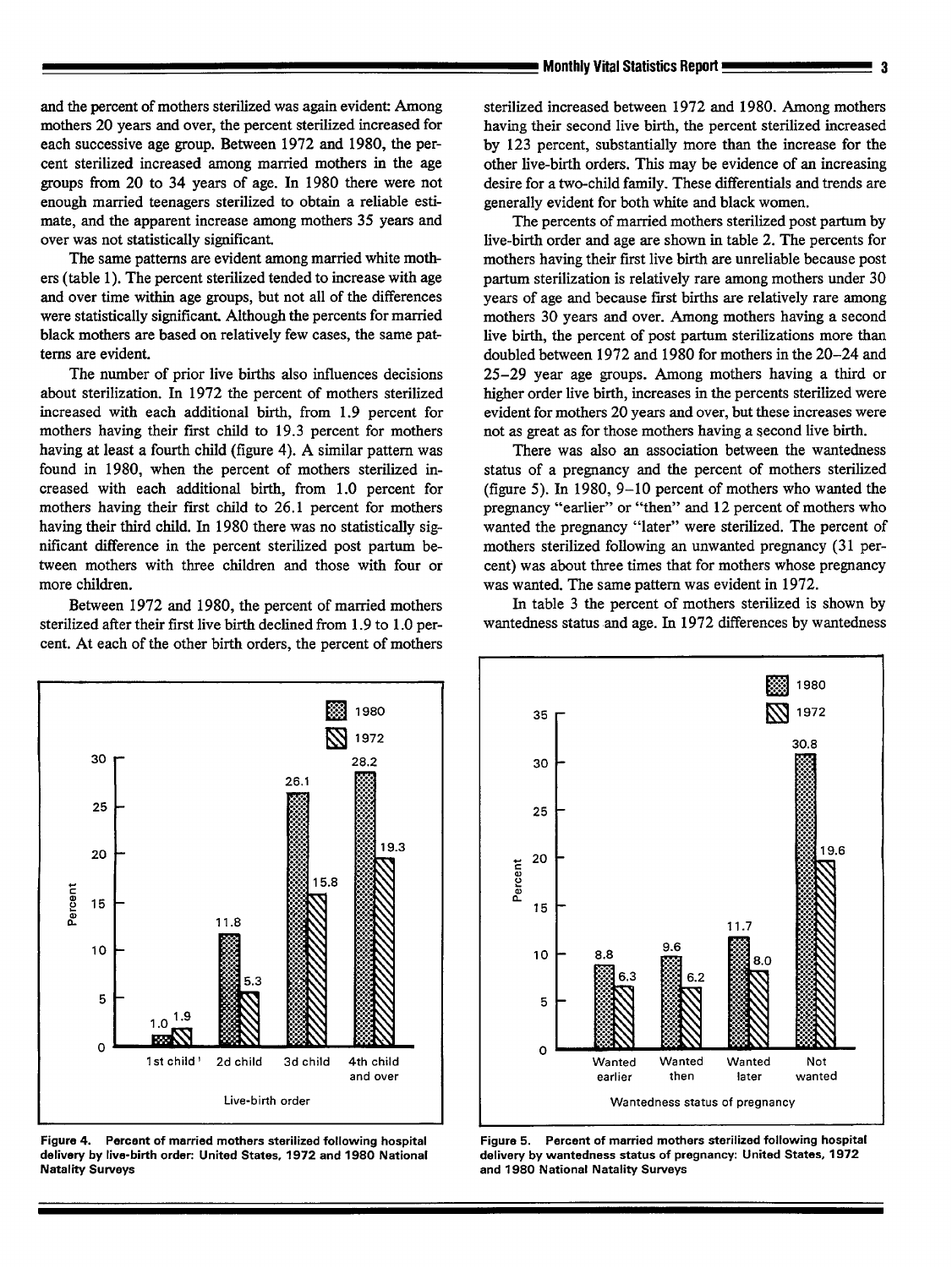status were greatest for mothers 25–29 years of age. Between 1972 and 1980, among mothers 25–29 years of age, the percent sterilized increased by 78 percent for mothers whose pregnancies were "wanted then" and by 97 percent for those whose pregnancies were not wanted. In 1980 among mothers 25–29 years of age, the range in the percent sterilized by wontedness status was greater than it had been in 1972, and it was also greater than the range for the other age groups.

The percent of mothers sterilized in 1980 is shown by educational attainment and region of residence in table 4. Although an inverse association between the percent of mothers sterilized and years of school completed is apparent, not all of the differences are statistically significant. The difference between percents sterilized for mothers with fewer than 8 years of school (19.4) and  $9-11$  years of school (12.5) is not significant, nor is the difference between percents for mothers with 9-11 years of school and 12 years of school (12.1).

When the regions are compared, the most obvious difference is the higher proportion of mothers with 12 years of school or more who were sterilized in the South. In the other regions, 10–11 percent of mothers with 12 years of school and 7–8 percent of the mothers with 13 years of school or more were sterilized. In the South, however, 15.6 percent of mothers with 12 years of school and 12.2 percent of mothers with 13 years of school or more were sterilized. The higher percent of mothers sterilized in the South is, therefore, due in part to the higher proportion of mothers with 12 years of school or more who chose post partum sterilization.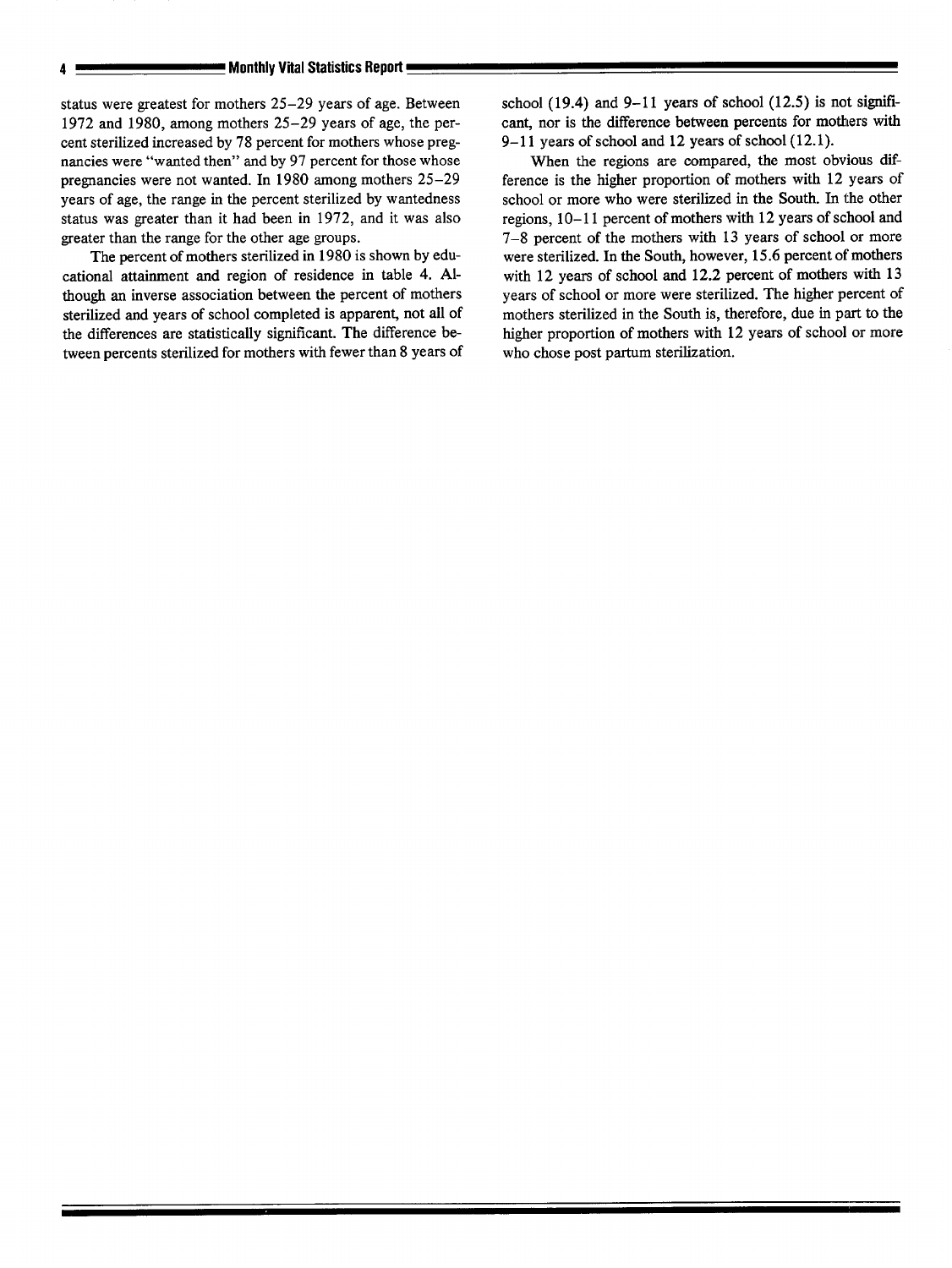Bachrach, C. A. 1984. Contraceptive practice among American women, 1973-1982. *Family Planning Perspectives 16(6):253-259.* 

Bumpass, L. L., and H. B. Presser. 1972. Contraceptive sterilization inthe U.S.: 1965 and *1970. Demography 9(4):531-548.* 

Centers for Disease Control. 1981. *Surgical Sterilization Surveiilance—Tubal Sterilization, 1976-1978.* Public Health Service. Atlanta, Ga.

National Center for Health Statistics, P. J. Placek. 1977a. The incidence of sterilization following delivery of legitimate live births in hospitals: United States. *Monthly Vital Statistics Report.* Vol. *26, No. 3*  Supp. DHEW Pub. No. (HR4) 77-1120. Health Resources Administration. Rockville, Md.

National Center for Health Statistics, P. J. Placek. 1977b. The relationship of maternal health factors to sterilization following delivery of legitimate live births in hospitals: United States. Monthly Vital Statis*tics Report.* Vol. 26, No. 3 Supp. 2. DHEW Pub. No. (HRA) 77- 1120. Health Resources Administration. Rockville, Md.

National Center for Health Statistics, K. G. Keppel, R L. Heuser, P. J. Placek, et al. 1986. Methods and response characteristics: 1980 National Natality and Fetal Mortality Surveys. *Vital and Health Statistics. Series 2, No. 100.* DHHS Pub. No. (PHS) 86-1374. Public Health Service. Washington: U.S. Government Printing Office.

Westoff, C. F., and E. F. Jones. 1977. Contraception and sterilization in the United States, 1965 – 1975. *Family Planning Perspectives 9(4]153-157.* 

#### **Symbols**

- --- Data not available
- ... Category not applicable
- Quantity zero
- 0.0 Quantity **more than zero but less than 0.05**
- z Quantity **more than zero but less than 500 where numbers are rounded to thousands**
- **\* Figure does not meet standards of reliability or precision**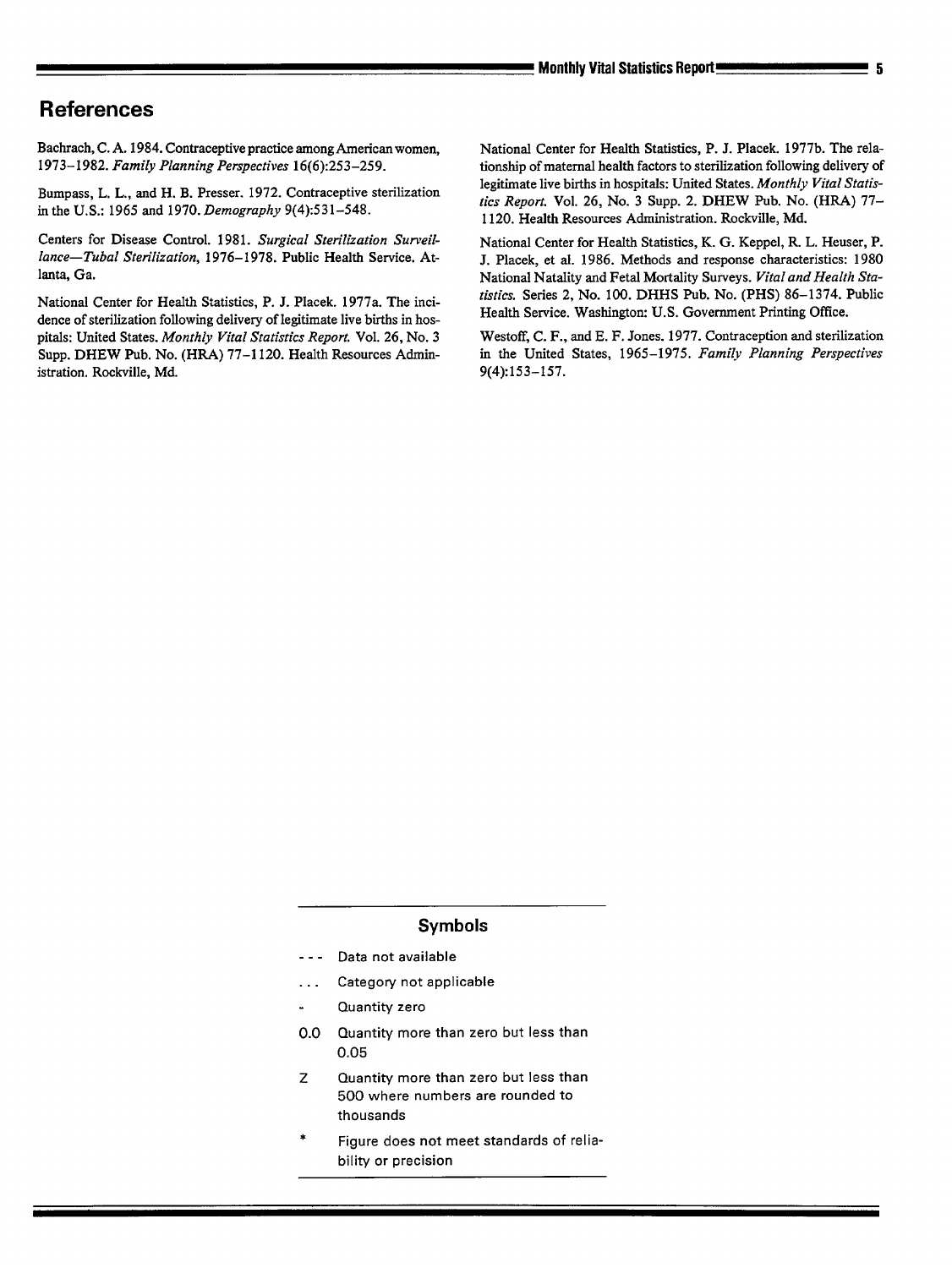**Table 1. Estimated number of live hospital births to married mothers and percent of mothers sterilized** following **delivery, by race of mother and selected characteristics: United Stetes, 1972 and 1980 National Natality Surveys** 

|                     |       | All races <sup>1</sup>              |        |                       |       |                                     | White     |                       | <b>Black</b> |                                     |         |                       |
|---------------------|-------|-------------------------------------|--------|-----------------------|-------|-------------------------------------|-----------|-----------------------|--------------|-------------------------------------|---------|-----------------------|
|                     |       | Number of<br>births in<br>thousands |        | Percent<br>sterilized |       | Number of<br>births in<br>thousands |           | Percent<br>sterilized |              | Number of<br>births in<br>thousands |         | Percent<br>sterilized |
| Characteristic      | 1980  | 1972                                | 1980   | 1972                  | 1980  | 1972                                | 1980      | 1972                  | 1980         | 1972                                | 1980    | 1972                  |
| $Total$             | 2,921 | 2.818                               | 11.3   | 7.8                   | 2,585 | 2.490                               | 10.5      | 7.7                   | 243          | 278                                 | 19.2    | 9.8                   |
| Region of residence |       |                                     |        |                       |       |                                     |           |                       |              |                                     |         |                       |
| Northeast           | 526   | 603                                 | 9.8    | 7.3                   | 474   | 548                                 | 9.6       | 7.4                   | 40           | 50                                  | $*12.9$ | $*7.0$                |
| Midwest             | 819   | 775                                 | 9.6    | 7.6                   | 762   | 710                                 | 8.8       | 6.9                   | 43           | 59                                  | $*23.8$ | $*15.6$               |
| South               | 958   | 940                                 | 14.4   | 8.5                   | 799   | 780                                 | 13.5      | 8.5                   | 140          | 148                                 | 19.6    | 9.2                   |
|                     | 618   | 500                                 | 10.2   | 7.5                   | 550   | 453                                 | 9.2       | 7.9                   | 20           | 20                                  | $*19.0$ | $*4.7$                |
| Age of mother       |       |                                     |        |                       |       |                                     |           |                       |              |                                     |         |                       |
| Under 20 years      | 287   | 415                                 | $*1.6$ | 2.7                   | 262   | 353                                 | $*1.6$    | $*2.5$                | 22           | 57                                  | $*2.1$  | $*3.8$                |
| 20-24 years         | 984   | 1,031                               | 6.7    | 4.7                   | 874   | 915                                 | 6.0       | 4,4                   | 85           | 100                                 | 12.6    | $*8.3$                |
| 25-29 years         | 1,001 | 850                                 | 12.5   | 8.2                   | 889   | 768                                 | 11.7      | 8.2                   | 82           | 65                                  | 20.3    | $*10.6$               |
| $30 - 34$ years     | 506   | 356                                 | 18.9   | 15.2                  | 437   | 311                                 | 17.8      | 15.1                  | 40           | 37                                  | 31.6    | $*16.9$               |
| 35 years and over   | 144   | 166                                 | 28.1   | 22.4                  | 123   | 143                                 | 26.2      | 23.1                  | 14           | 19                                  | $*44.1$ | $*20.0$               |
| Live-birth order    |       |                                     |        |                       |       |                                     |           |                       |              |                                     |         |                       |
| 1st child           | 1.179 | 1.072                               | 1.0    | 1.9                   | 1,077 | 965                                 | $*_{0.9}$ | 1.8                   | 67           | 84                                  | $*1.5$  | $*2.5$                |
| 2d child            | 989   | 869                                 | 11.8   | 5.3                   | 882   | 781                                 | 11.3      | 5.2                   | 76           | 77                                  | 16.7    | $*6.8$                |
|                     | 470   | 428                                 | 26.1   | 15.8                  | 395   | 379                                 | 25.3      | 16.4                  | 57           | 41                                  | 31.5    | $*13.5$               |
| 4th child and over  | 284   | 450                                 | 28.2   | 19.3                  | 231   | 365                                 | 26.5      | 19.5                  | 44           | 76                                  | $*34.9$ | 19.1                  |
| Wantedness status   |       |                                     |        |                       |       |                                     |           |                       |              |                                     |         |                       |
| Wanted earlier      | 744   | 579                                 | 8.8    | 6.3                   | 672   | 526                                 | 8.3       | 6.5                   | 50           | 45                                  | $*14.7$ | $*_{5.6}$             |
| Wanted then         | 1,158 | 1,241                               | 9.6    | 6.2                   | 1,028 | 1,108                               | 8.9       | 6.2                   | 93           | 111                                 | 17.1    | $*7.6$                |
| Wanted later        | 836   | 766                                 | 11.7   | 8.0                   | 731   | 655                                 | 10.8      | 7.5                   | 80           | 95                                  | 18.6    | 11.5                  |
| Not wanted          | 183   | 233                                 | 30.8   | 19.6                  | 155   | 201                                 | 28.9      | 19.9                  | 20           | 28                                  | $*42.5$ | $*20.0$               |

<sup>1</sup>Includes races other than white and black.

NOTE: Figuras may not add to totals becauae of rounding.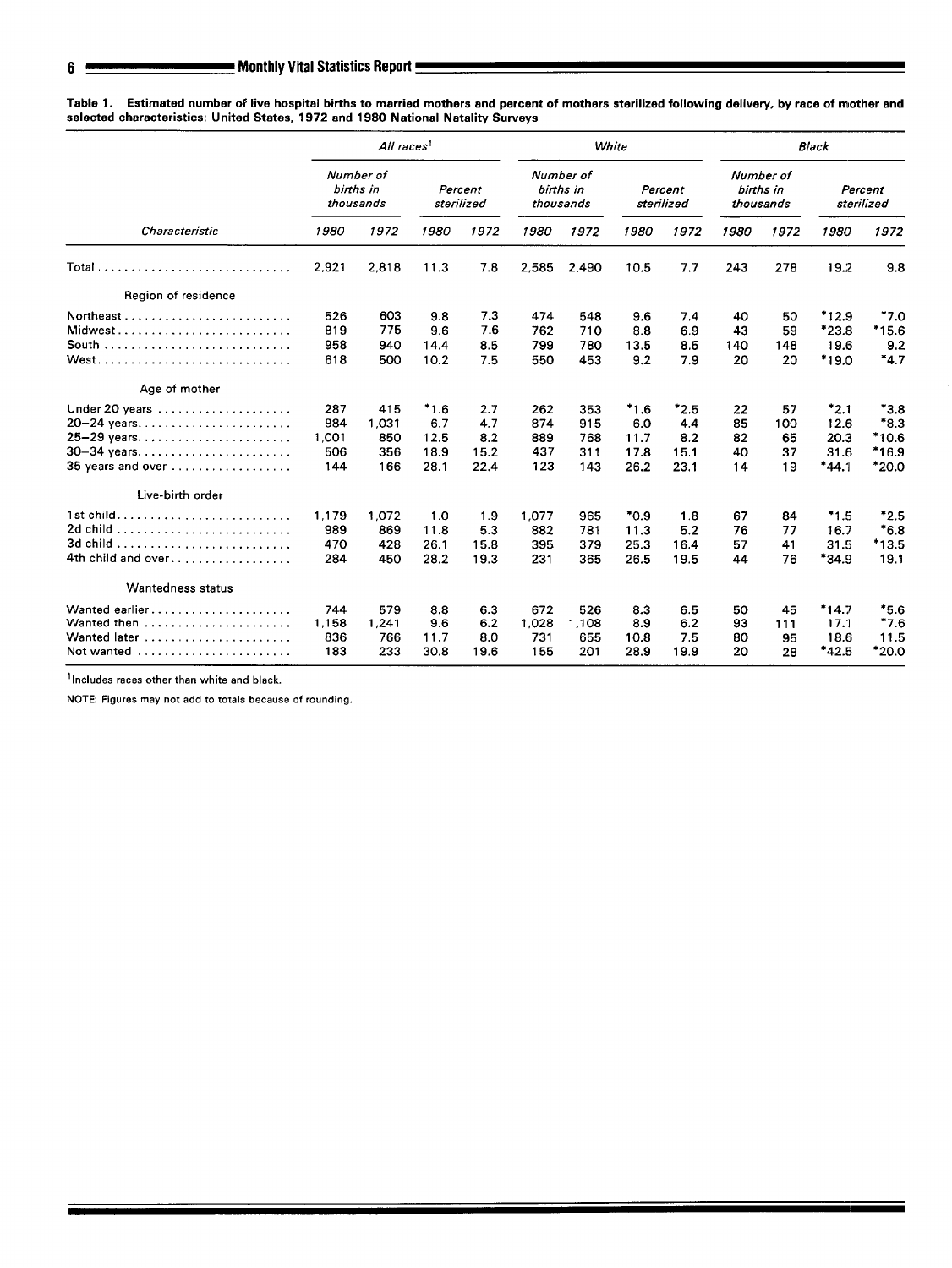Table 2. Estimated number of live hospital births to married mothers and percent of mothers sterilized following delivery, by live-birth order and age of mother United States, 1972 and 1980 National Natality Surveys

|                          | Number of births<br>in thousands |       | Percent sterilized |           |
|--------------------------|----------------------------------|-------|--------------------|-----------|
| Live-birth order and age | 1980                             | 1972  | 1980               | 1972      |
|                          | 1,179                            | 1,072 | 1.0                | 1.9       |
|                          | 219                              | 323   |                    | $*2.2$    |
|                          | 493                              | 479   | *0.5               | *1.3      |
|                          | 346                              | 215   | $*1.4$             | $*_{0.7}$ |
|                          | 121                              | 56    | $*3.1$             | $*_{8.9}$ |
|                          | 989                              | 869   | 11.8               | 5.3       |
|                          | -60                              | 82    | $*_{6.6}$          | *3.7      |
|                          | 349                              | 384   | 10.4               | 5.1       |
|                          | 380                              | 308   | 11.1               | 4.6       |
|                          | 199                              | 96    | 17.3               | *9.8      |
|                          | 753                              | 878   | 26.9               | 17.6      |
|                          | *8                               |       | *8.6               | $*_{8.2}$ |
|                          | 141                              | 168   | 19.0               | 13.3      |
|                          | 276                              | 328   | 28.1               | 16.5      |
|                          | 329                              | 371   | 29.7               | 20.8      |

**NOTE: Figures may not add to totals because of rounding.**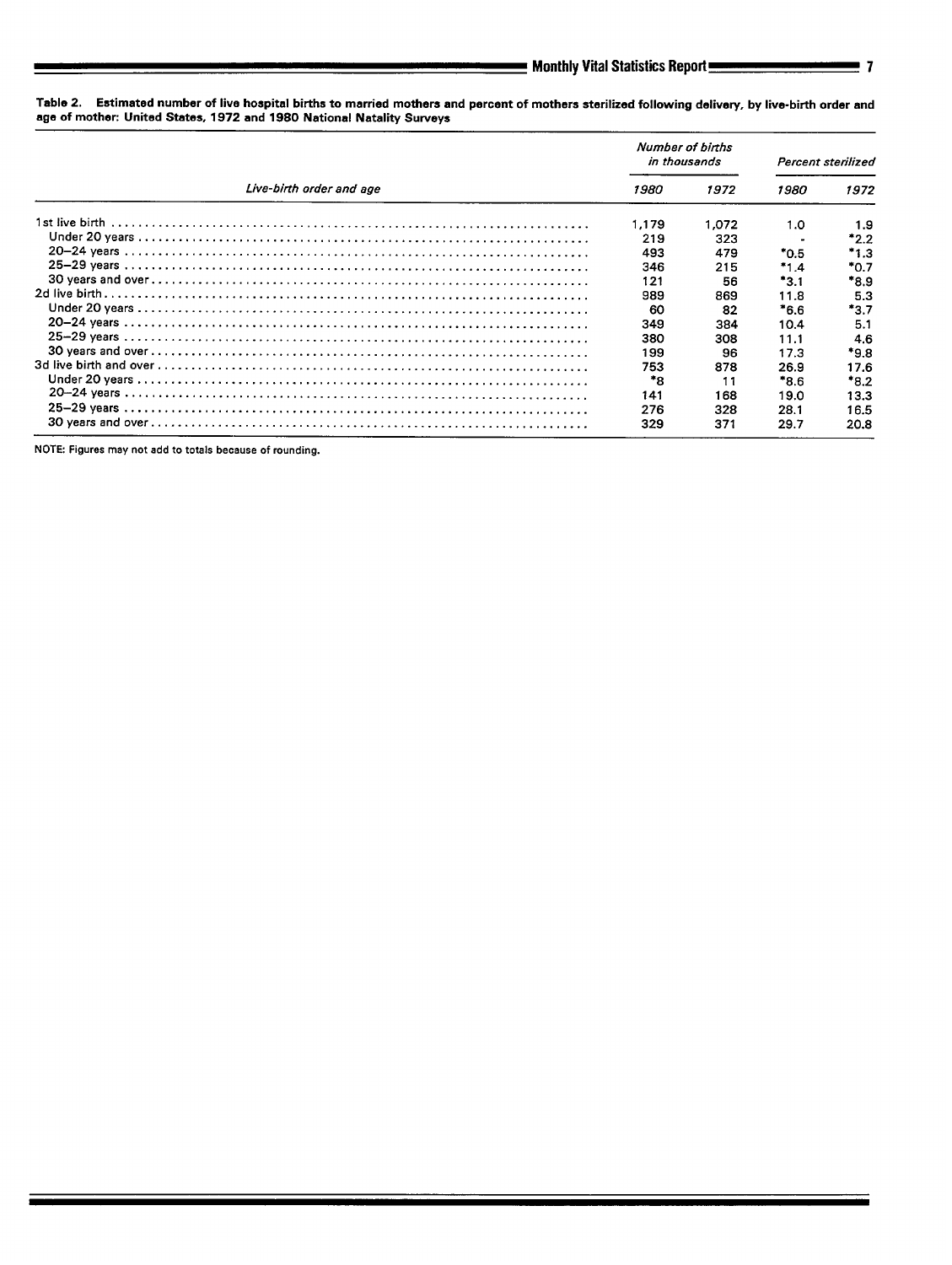|                           | <b>Number of births</b><br>in thousands |       | Percent sterilized |           |
|---------------------------|-----------------------------------------|-------|--------------------|-----------|
| Age and wantedness status |                                         | 1972  | 1980               | 1972      |
|                           | 287                                     | 415   | $*1.6$             | 2.7       |
|                           | 60                                      | 70    |                    | $*3.7$    |
|                           | 99                                      | 185   | $*2.0$             | $*2.8$    |
|                           | 115                                     | 140   | *2.0               | $*_{2.1}$ |
|                           | 14                                      | 20    | $*3.1$             | $*2.6$    |
|                           | 984                                     | 1.031 | 6.7                | 4.7       |
|                           | 215                                     | 202   | 5.2                | $*3.6$    |
|                           | 414                                     | 480   | 63                 | 4.5       |
|                           | 323                                     | 305   | 7.8                | 5.2       |
|                           | 31                                      | 44    | *10.9              | *8.0      |
|                           | 1.001                                   | 850   | 12.5               | 8.2       |
|                           | 283                                     | 194   | 8.6                | 6.5       |
|                           | 418                                     | 397   | 11.2               | 6.3       |
|                           | 256                                     | 197   | 14.8               | 10.4      |
|                           | 44                                      | 63    | 35.8               | 18.2      |
|                           | 649                                     | 522   | 21.0               | 17.5      |
|                           | 186                                     | 113   | 16.2               | 12.6      |
|                           | 227                                     | 179   | 16.3               | 14.2      |
|                           | 143                                     | 124   | 22.7               | 17.5      |
|                           | 93                                      | 106   | 39.1               | 28.4      |

Table 3. Estimated number of live hospital births to married mothers and percent of mothers sterilized following delivery, by age of mother and<br>wantedness status of pregnancy: United States, 1972 and 1980 National Natality

NOTE: Figures may not add to totals because of rounding.

8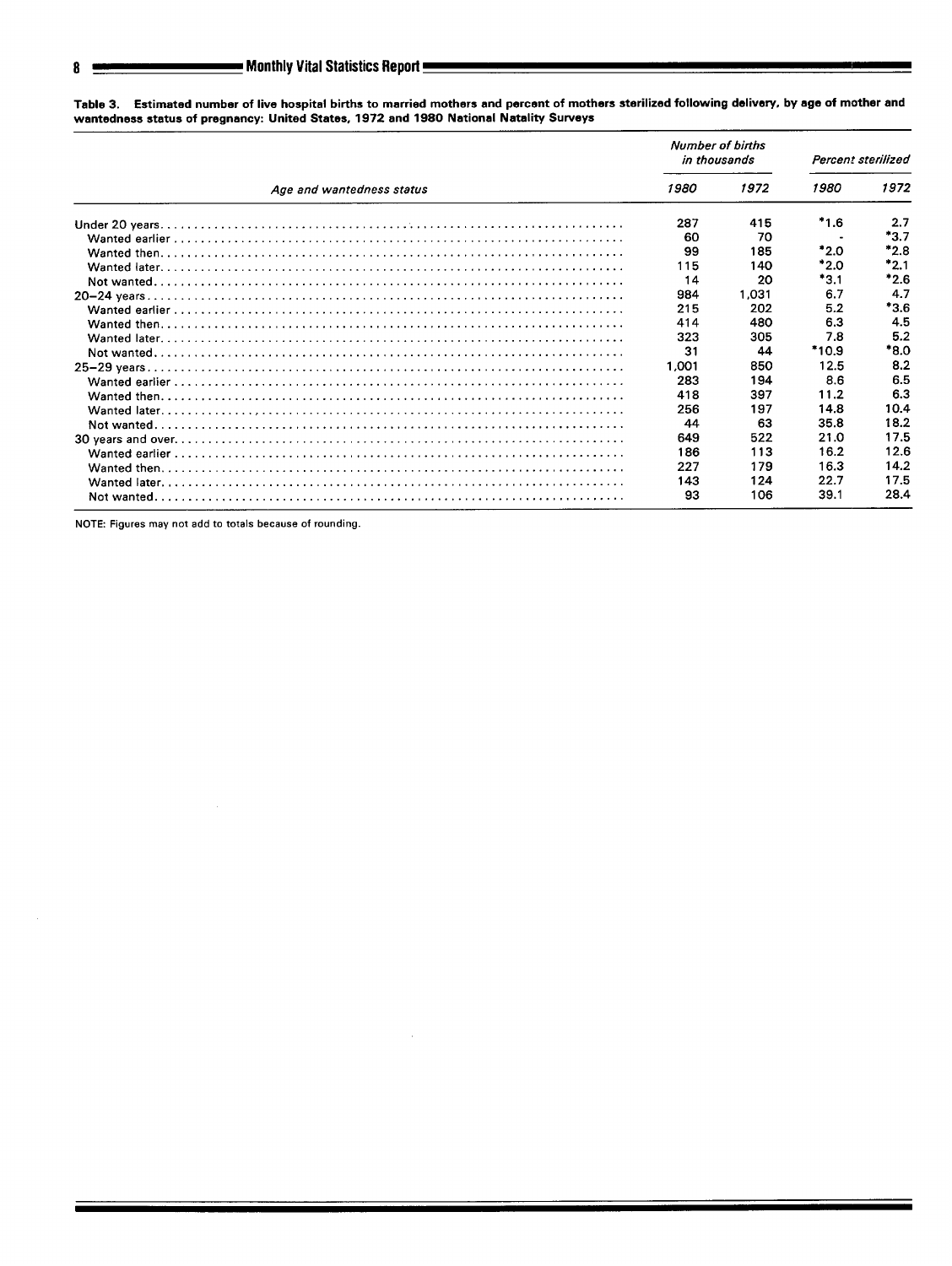Table 4. Estimated number of live hospital births to married mothers and percent of mothers sterilized following delivery, by region of residence<br>and educational attainment: United States, 1980 National Natality Survey

| Region and vears of school completed | Number of<br>births in<br>thousands | Percent<br>sterilized |
|--------------------------------------|-------------------------------------|-----------------------|
|                                      | 2,921                               | 11.3                  |
|                                      | 114                                 | 19.4                  |
|                                      | 410                                 | 12.5                  |
|                                      | 1.338                               | 12.1                  |
|                                      | 1.059                               | 9.0                   |
|                                      | 526                                 | 9.8                   |
|                                      | 17                                  | $*6.5$                |
|                                      | 53                                  | $*15.2$               |
|                                      | 248                                 | 10.6                  |
|                                      | 208                                 | 7.7                   |
|                                      | 819                                 | 9.6                   |
|                                      | 20                                  | $*22.7$               |
|                                      | 108                                 | 11.3                  |
|                                      | 416                                 | 10.1                  |
|                                      | 275                                 | 7.2                   |
|                                      | 958                                 | 14.4                  |
|                                      | 49                                  | $*22.8$               |
|                                      | 168                                 | 13.3                  |
|                                      | 423                                 | 15.6                  |
|                                      | 318                                 | 12.2                  |
|                                      | 618                                 | 10.2                  |
|                                      | 28                                  | $*18.9$               |
|                                      | 80                                  | $*10.6$               |
|                                      | 252                                 | 11.2                  |
|                                      | 258                                 | 8.1                   |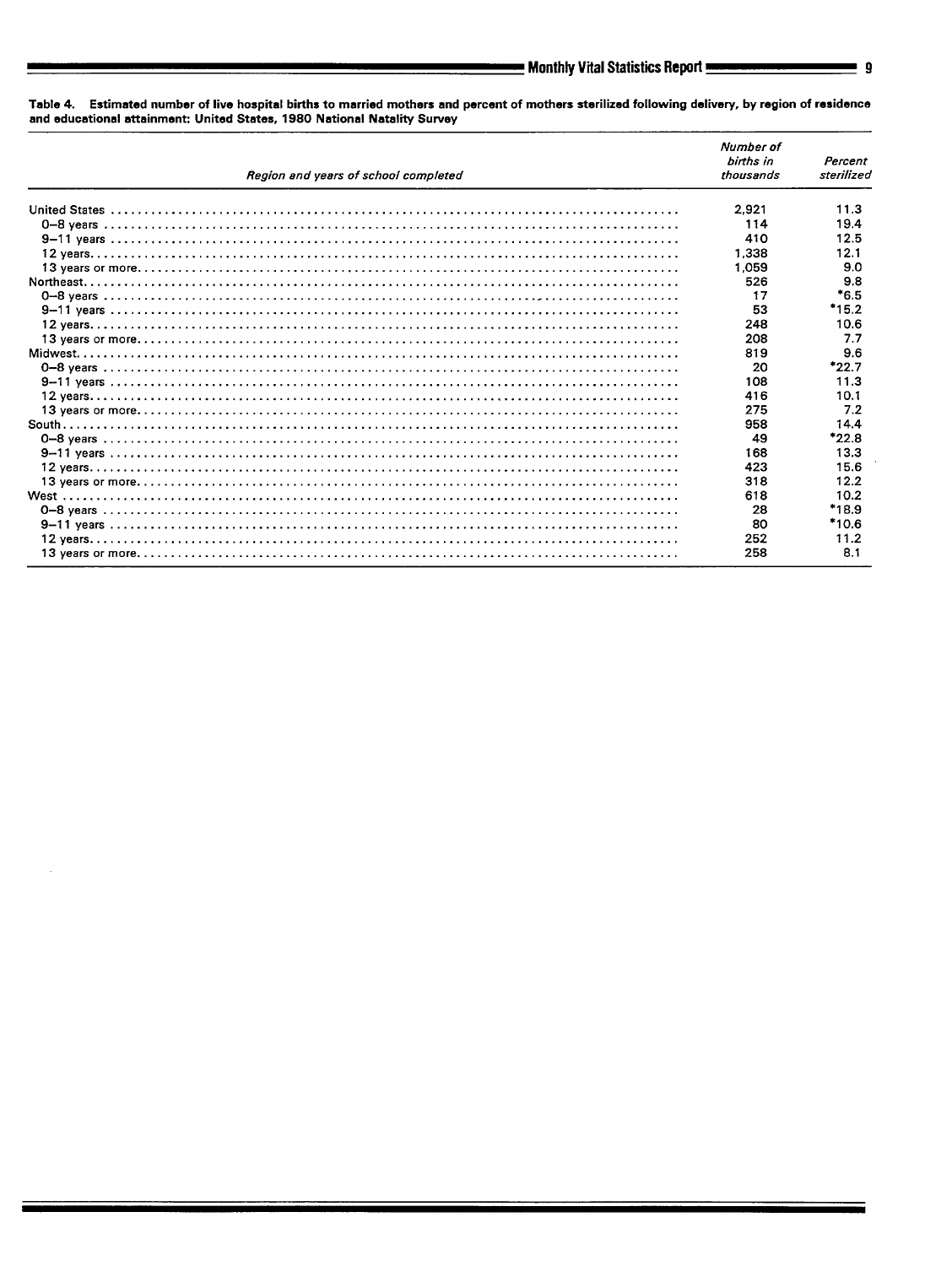# Technical notes

#### **Sources of data**

Data presented in this report are based on the 1972 and 1980 National Natality Surveys (NNS'S) conducted by the National Center for Health Statistics. More detailed descriptions of methods and procedures employed in these surveys can be found in other publications (NCHS, 1977a, 1977b, 1986). These notes briefly describe survey procedures relevant to this report.

The 1980 NNS was based on a probability sample of registered live births in the United States for 1980. The 1980 sample consisted of 9,941 live births, of which 7,825 were births to married mothers. This report is limited to married mothers because births to unmarried mothers were excluded from the 1972 NNS.

The 1972 NNS was based on a probability sample of 1 in 500 certificates of live birth filed in the United States in 1972. This resulted in a total sample of 6,505 live births, of which 5,689 were births to married mothers.

In both surveys, additional information was sought from sources named on birth certificates. Questionnaires were mailed to married mothers requesting information on their health practices, prenatal care, previous pregnancies, and social and demographic characteristics. Questionnaires were also mailed to the hospitals and to the attendants at delivery named on vital records. A questionnaire was sent to hospitals for all deliveries occurring in or en route to a hospital. A questionnaire was also mailed to the attendant at delivery (physician, nurse-midwife,

and so forth) when the attendant's address differed from the address of the hospital.

Nonhospital births (60 in 1980 and 42 in 1972) are not included in this report because the hospital questionnaire was the source of information on post parturn sterilizations. The NNS data have been weighted so that the estimates in this report are representative of all married mothers of live hospital births (2,921,000 in 1980 and 2,818,000 in 1972).

## **Sampling error**

**Because NNS** estimates are based on samples, they may differ from the figures that would have been obtained had all live births been surveyed. The use of probability sampling tech niques makes it possible to approximate sampling errors for these estimates. The standard error is a measure of the variability that occurs by chance because a sample, rather than the population, is surveyed. While the standard errors calculated for this report reflect some of the random variation inherent in the measurement process, they do not measure any systematic error or bias that may be present in the data. For purposes of this report, standard errors for the 1980 NNS were estimated using a balanced-repeated-replication procedure, which produces highly reliable, unbiased estimates of sampling errors. Its application to the NNS is described elsewhere (NCHS, 1986). Approximate standard errors for the estimated percents of mothers sterilized can be derived by interpolation from table I for 1980 and table II for 1972. In this report, a percent estimate is considered unreliable if the unweighed numerator is based on fewer than 30 sample cases in 1980, or fewer than 20

NOTE: A list of references follows the text.

Table I. Approximate standard errors for estimated percents axpressed in percentage points by race of mother: 1980 National Natality Survey

|                                                                                 | <b>Estimated percent</b> |         |          |          |          |          |     |  |  |
|---------------------------------------------------------------------------------|--------------------------|---------|----------|----------|----------|----------|-----|--|--|
| Base of percent and race of mother                                              | 2 or 98                  | 5 or 95 | 10 or 90 | 20 or 80 | 30 or 70 | 40 or 60 | 50  |  |  |
| All races and white                                                             |                          |         |          |          |          |          |     |  |  |
|                                                                                 | 2.7                      | 4.2     | 5.8      | 7.8      | 8.9      | 9.5      | 9.7 |  |  |
|                                                                                 | 1.6                      | 2.4     | 3.4      | 4.5      | 5.1      | 5.5      | 5.6 |  |  |
|                                                                                 | 1.2                      | 1.9     | 2.6      | 3.5      | 4.0      | 4.3      | 4.3 |  |  |
|                                                                                 | 1.0                      | 1.6     | 2.2      | 2.9      | 3.4      | 3.6      | 3.7 |  |  |
|                                                                                 | 0.9                      | 1.3     | 1.8      | 2.5      | 2.8      | 3.0      | 3.1 |  |  |
|                                                                                 | 0.6                      | 0.9     | 1.3      | 1.7      | 2.0      | 2.1      | 2.2 |  |  |
|                                                                                 | 0.4                      | 0.6     | 0.8      | 1.1      | 1.3      | 1.3      | 1.4 |  |  |
|                                                                                 | 0.3                      | 0.5     | 0.7      | 0.9      | 1.1      | 1.1      | 1.2 |  |  |
|                                                                                 | 0.3                      | 0.4     | 0.6      | 0.8      | 0.9      | 1.0      | 1.0 |  |  |
|                                                                                 | 0.2                      | 0.3     | O.4      | 0.5      | 0.6      | 0.7      | 0.7 |  |  |
|                                                                                 | 0.2                      | 0.2     | 0.3      | 0.4      | 0.5      | 0.5      | 0.6 |  |  |
| <b>Black</b>                                                                    |                          |         |          |          |          |          |     |  |  |
|                                                                                 | 2.8                      | 4.3     | 5.9      | 7.9      | 9.1      | 9.7      | 9.9 |  |  |
|                                                                                 | 1.6                      | 2.5     | 3.4      | 4.6      | 5.2      | 5.6      | 5.7 |  |  |
|                                                                                 | 1.2                      | 1.9     | 2.6      | 3.5      | 4.0      | 4.3      | 4.4 |  |  |
|                                                                                 | 1.0                      | 1.6     | 2.2      | 3.0      | 3.4      | 3.7      | 3.7 |  |  |
|                                                                                 | 0.9                      | 1.4     | 1.9      | 2.5      | 2.9      | 3.1      | 3.1 |  |  |
|                                                                                 | 0.6                      | 1.0     | 1.3      | 1.8      | 2.0      | 2.2      | 2.2 |  |  |
| $300,000 \ldots \ldots \ldots \ldots \ldots \ldots \ldots \ldots \ldots \ldots$ | 0.5                      | 0.8     | 1.1      | 1.4      | 1.7      | 1.8      | 1.8 |  |  |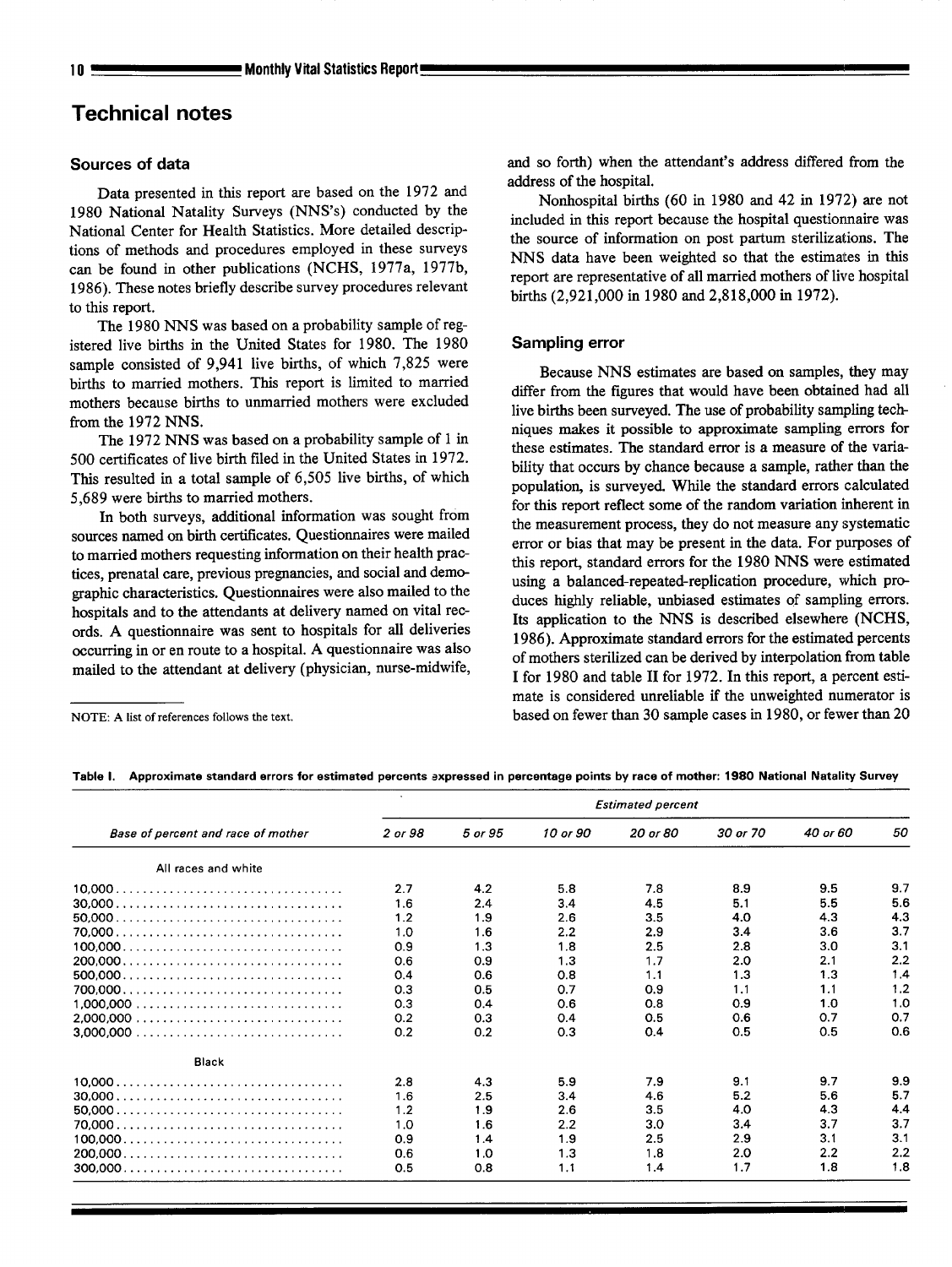**TabIa Il. Approximate standard arrors** for estimated parcents expressed in parentage points: 1972 National **Natality Suwey** 

| <b>Base of percent</b> | <b>Estimated percent</b> |         |          |          |          |          |     |  |  |
|------------------------|--------------------------|---------|----------|----------|----------|----------|-----|--|--|
|                        | 2 or 98                  | 5 or 95 | 10 or 90 | 20 or 80 | 30 or 70 | 40 or 60 | 50  |  |  |
|                        | 2.2                      | 3.5     | 4.8      | 6.4      | 7.3      | 7.8      | 8.0 |  |  |
|                        | 1.3                      | 2.0     | 2.8      | 3.7      | 4.2      | 4.5      | 4.6 |  |  |
|                        | 1.0                      | 1.6     | 2.1      | 2.9      | 3.3      | 3.5      | 3.6 |  |  |
|                        | 0.8                      | 1.3     | 1.8      | 2.4      | 2.8      | 3.0      | 3.0 |  |  |
|                        | 0.7                      | 1.1     | 1.5      | 2.0      | 2.3      | $2.5\,$  | 2.5 |  |  |
|                        | 0.5                      | 0.8     | 1.1      | 1.4      | 1.6      | 1.8      | 1.8 |  |  |
|                        | 0.3                      | 0.5     | 0.7      | 0.9      | 1.0      | 1.1      | 1.1 |  |  |
|                        | 0.3                      | 0.4     | 0.6      | 0.8      | 0.9      | 0.9      | 1.0 |  |  |
|                        | 0.2                      | 0.3     | 0.5      | 0.6      | 0.7      | 0.8      | 0.8 |  |  |
|                        | 0.2                      | 0.2     | 0.3      | 0.4      | 0.5      | 0.6      | 0.6 |  |  |
|                        | 0.1                      | 0.2     | 0.3      | 0.4      | 0.5      | 0.5      | 0.5 |  |  |

sample cases in 1972, or if its relative standard error is 25 percent or greater.

In this report, a difference between two statistics is considered statistically significant if it could occur by chance no more than 5 percent of the time. The determination of statistical significance is based on a two-tailed *-test with 20 degrees* of freedom. Terms in the text relating to differences such as "higher" or "less" indicate that the differences are statistically significant. Terms such as "similar" or "no difference" mean that no statistically significant difference exists between the estimates being compared. No inference about statistical significance should be made about any differences not discussed in the text; they may or may not be significant.

#### Definitions of terms

*Sterilization*—The fact of sterilization is determined from the hospital questionnaire using a single question: "Was any operation performed which will prevent future pregnancies?" In 1980 only, there were also questions about what type of operation was performed and why (NCHS, 1986).

*Race of mother*—Race is derived from the birth certificate. The category "white" includes births to mothers reported as white, Mexican, Puerto Rican, Cuban, or other Hispanic origin.

*Region—Region* of residence is derived from the birth certificate. Standard classifications of the U.S. Bureau of the Census were used to assign States to the Northeast, Midwest (formerly North Central), West, or South regions.

*Wontedness status—Wontedness* status is derived from the mother's questionnaire with the question: "Thinking back, just before you became pregnant with your new baby, did you want to become pregnant at that time?" Responses were as follows: (1) "I wanted this pregnancy at an earlier time, as well as at that time"; (2) "I wanted to become pregnant at that time"; (3) "I did not want to become pregnant at that time, but I wanted another child sometime in the future"; or (4) "I did not want to become pregnant at that time, or at any time in the fiture."

*Age of mother—Age* is derived from the birth certificate and refers to the mother's age at last birthday.

Live-birth order—Live-birth order is derived from the birth certificate and refers to the total number of children ever born alive to the mother, including the sample live birth.

Education—Education of mother is derived from the mother's questiomaire and refers to the highest grade of school completed. Trade or business school education is not included.

NOTE: A list of references follows the text.